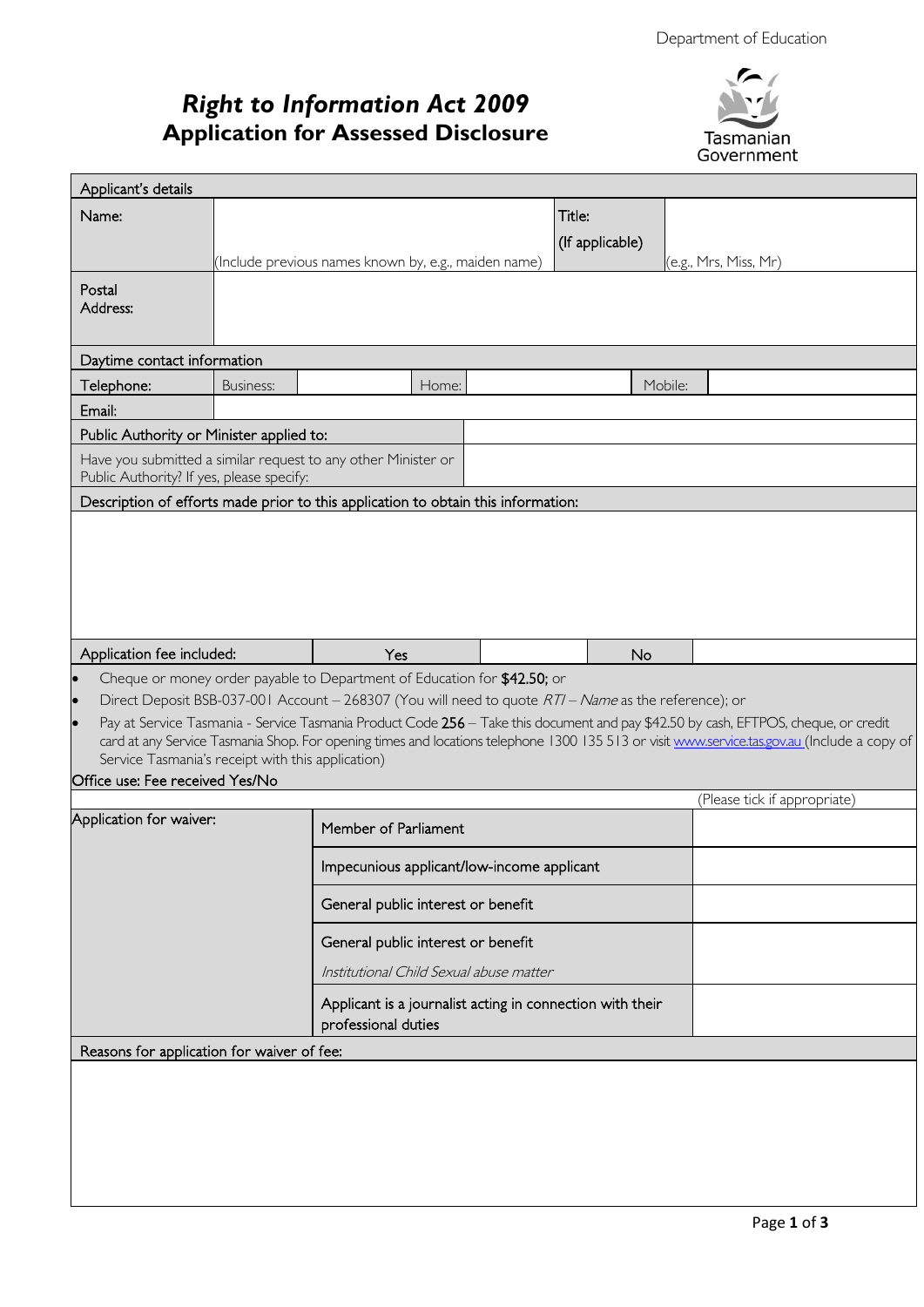(If seeking fee waiver, a copy of your health care card, DVA or Centrelink card.)

#### Details of the information sought:

If there is insufficient room in the space provided, please attach further details

If seeking personal information, please include proof of ID, e.g., driver's license, birth certificate etc. Please note if you have had a change of name, evidence of name change will also be required.

Applicants, please note that the Department may publish any response to a request for information made under the *Right to* Information Act 2009

| Applicants Signature: | Date: |  |
|-----------------------|-------|--|
|                       |       |  |

If you are only seeking access to your own personal information please follow the steps below instead of completing the above form.

- Complete the PIPS Request for Information Form
- Send applications to Legal Services by email at legal.services@education.tas.gov.au

or by post to Legal Services, Department of Education, GPO Box 169, Hobart TAS 7001